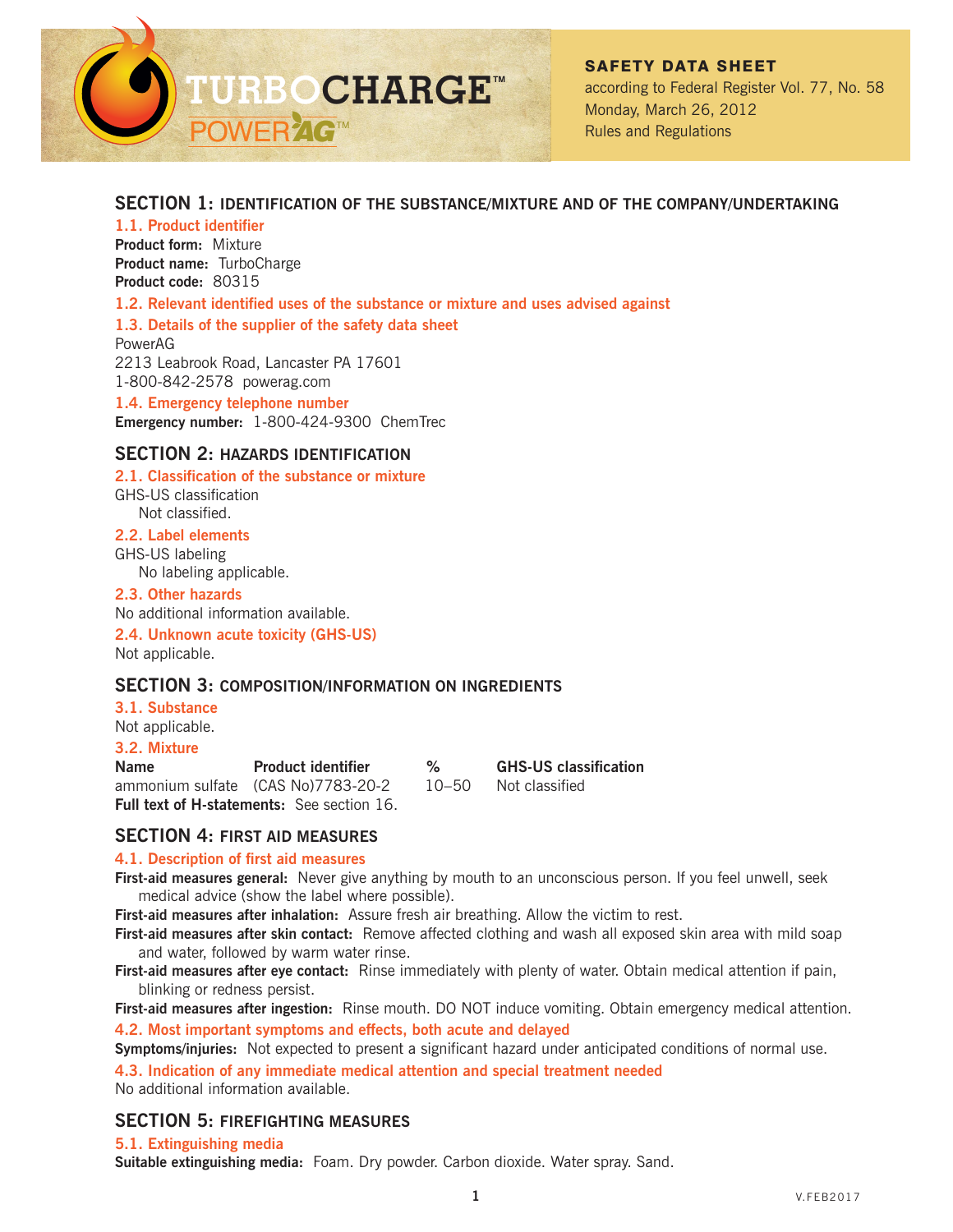

**Unsuitable extinguishing media:** Do not use a heavy water stream.

**5.2. Special hazards arising from the substance or mixture**

No additional information available.

## **5.3. Advice for firefighters**

**Firefighting instructions:** Use water spray or fog for cooling exposed containers. Exercise caution when fighting any chemical fire. Avoid (reject) fire-fighting water to enter environment.

**Protection during firefighting:** Do not enter fire area without proper protective equipment, including respiratory protection.

# **SECTION 6: ACCIDENTAL RELEASE MEASURES**

**6.1. Personal precautions, protective equipment and emergency procedures**

#### **6.1.1. For non-emergency personnel**

**Emergency procedures:** Evacuate unnecessary personnel.

#### **6.1.2. For emergency responders**

**Protective equipment:** Equip cleanup crew with proper protection.

**Emergency procedures:** Ventilate area.

#### **6.2. Environmental precautions**

Prevent entry to sewers and public waters. Notify authorities if liquid enters sewers or public waters.

#### **6.3. Methods and material for containment and cleaning up**

**Methods for cleaning up:** Soak up spills with inert solids, such as clay or diatomaceous earth as soon as possible. Collect spillage. Store away from other materials.

### **6.4. Reference to other sections**

See Heading 8. Exposure controls and personal protection.

## **SECTION 7: HANDLING AND STORAGE**

#### **7.1. Precautions for safe handling**

**Precautions for safe handling:** Wash hands and other exposed areas with mild soap and water before eating, drinking or smoking and when leaving work. Provide good ventilation in process area to prevent formation of vapor.

#### **7.2. Conditions for safe storage, including any incompatibilities**

**Storage conditions:** Keep only in the original container in a cool, well ventilated area. Keep container closed when not in use.

**Incompatible products:** Strong bases. Strong acids. **Incompatible materials:** Sources of ignition. Direct sunlight. **Storage temperature:**  $>= 25 (5-42) °C$ 

### **7.3. Specific end use(s)**

No additional information available.

### **SECTION 8: EXPOSURE CONTROLS/PERSONAL PROTECTION**

**8.1. Control parameters TurboCharge ACGIH:** Not applicable. **OSHA:** Not applicable. ammonium sulfate (7783-20-2) **ACGIH:** Not applicable. **OSHA:** Not applicable.

#### **8.2. Exposure controls**

**Personal protective equipment:** Avoid all unnecessary exposure. **Hand protection:** Wear protective gloves. **Eye protection:** Chemical goggles or safety glasses. **Respiratory protection:** Wear appropriate mask. **Other information:** Do not eat, drink, or smoke during use.

## **SECTION 9: PHYSICAL AND CHEMICAL PROPERTIES**

**9.1. Information on basic physical and chemical properties Physical state:** Liquid **Color:** Amber.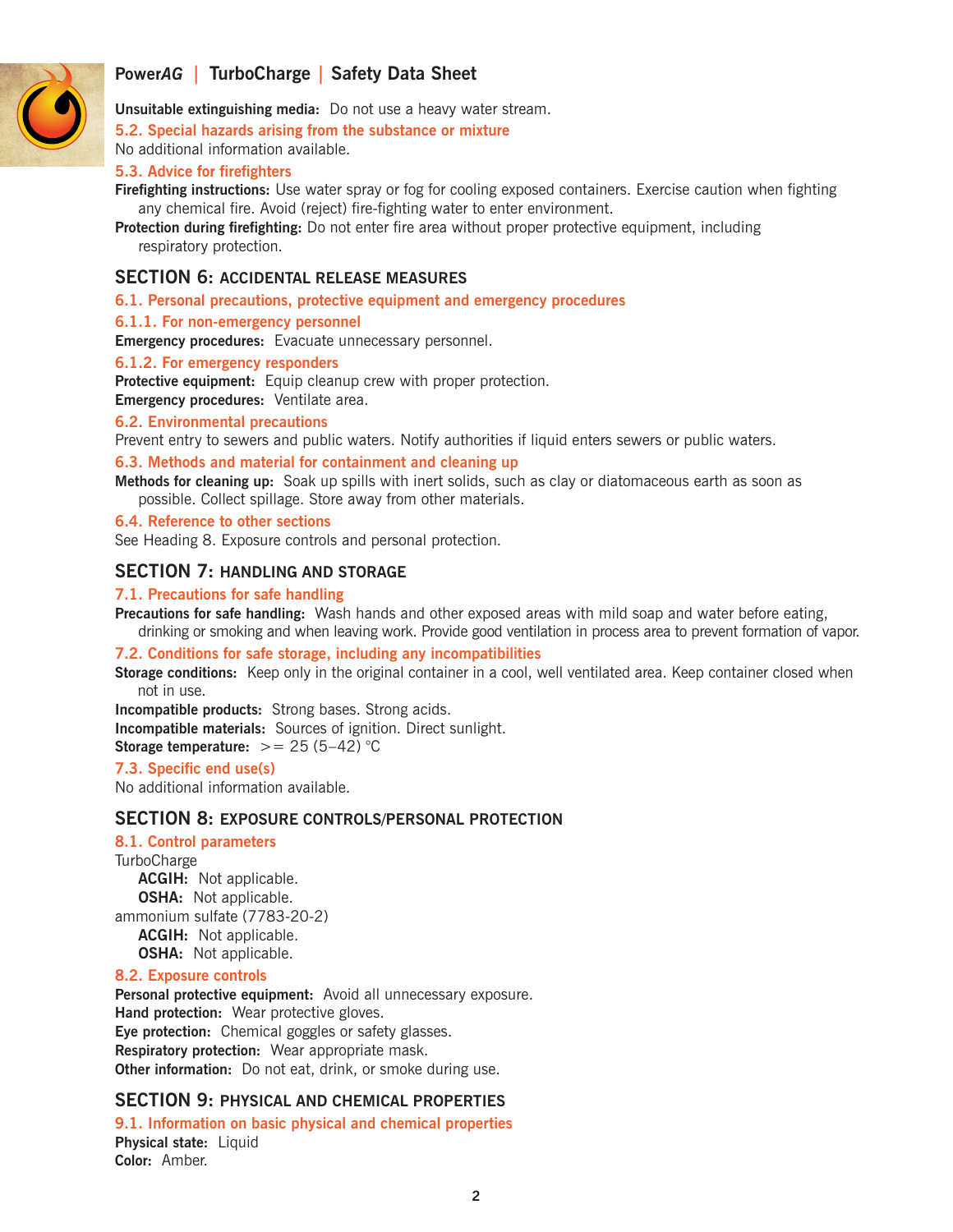

**Odor:** Characteristic odor **Odor threshold:** No data available. **pH:** <= 5 **Melting point:** No data available. **Freezing point:**  $\lt= 0$  °C **Boiling point:**  $>= 100 °C$ **Flash point:** None **Relative evaporation rate (butylacetate=1):** No data available. **Flammability (solid, gas):** No data available. **Explosive limits:** No data available. **Explosive properties:** No data available. **Oxidizing properties:** No data available. **Vapor pressure:** No data available. **Relative density:** No data available. **Relative vapor density at 20 °C:** No data available. **Density:**  $>= 1.215$  g/ml **Solubility:** Soluble in water. Water: Solubility in water of components of the mixture: • Ammonium Sulfate: 77 g/100ml **Log Pow:** No data available. **Log Kow:** No data available. **Auto-ignition temperature:** No data available. **Decomposition temperature:** No data available. **Viscosity:** No data available. **Viscosity, kinematic:** No data available. **Viscosity, dynamic:** No data available.

**9.2. Other information VOC content:**  $\lt$  = 10 g/l

#### **SECTION 10: STABILITY AND REACTIVITY**

**10.1. Reactivity**

No additional information available. **10.2. Chemical stability** Not established.

**10.3. Possibility of hazardous reactions** Not established.

**10.4. Conditions to avoid** Direct sunlight. Extremely high or low temperatures. **10.5. Incompatible materials** Strong acids. Strong bases.

**10.6. Hazardous decomposition products** Fumes. Carbon monoxide. Carbon dioxide.

#### **SECTION 11: TOXICOLOGICAL INFORMATION**

**11.1. Information on toxicological effects Acute toxicity:** Not classified. ammonium sulfate (7783-20-2)  **LD50 oral rat:** 2840 mg/kg (Rat)  **ATE US (oral):** 2840.000 mg/kg bodyweight **Skin corrosion/irritation:** Not classified.  $pH: < = 5$ **Serious eye damage/irritation:** Not classified.  $pH: < = 5$ **Respiratory or skin sensitization:** Not classified. **Germ cell mutagenicity:** Not classified.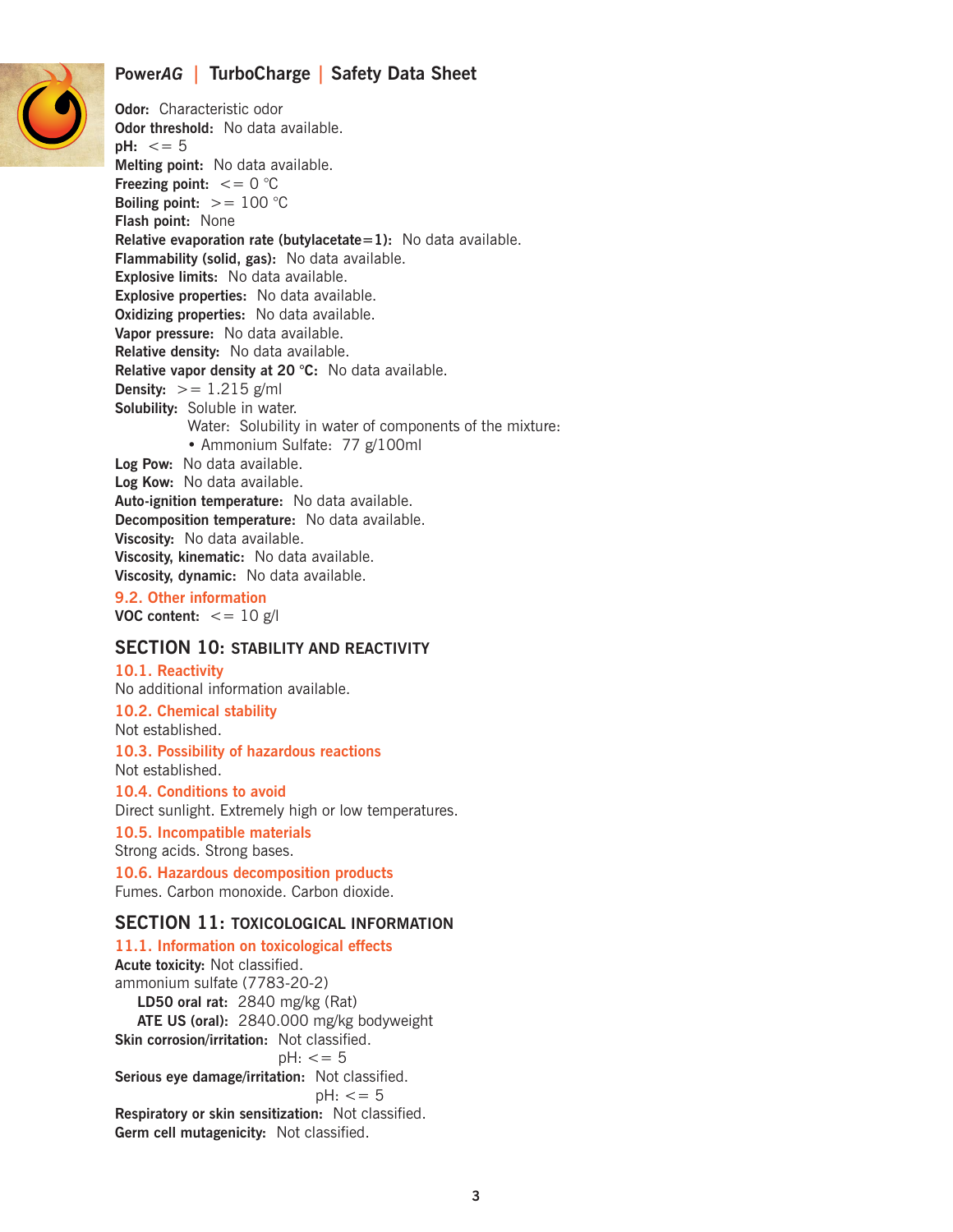

**Carcinogenicity:** Not classified. **Reproductive toxicity:** Not classified.

**Specific target organ toxicity (single exposure):** Not classified.

**Specific target organ toxicity (repeated exposure):** Not classified.

**Aspiration hazard:** Not classified.

**Potential Adverse human health effects and symptoms:** Based on available data, the classification criteria are not met.

# **SECTION 12: ECOLOGICAL INFORMATION**

## **12.1. Toxicity**

ammonium sulfate (7783-20-2)  **EC50 Daphnia 1:** 202 mg/l (EC50; 96 h))  **LC50 fish 2:** 250–480 mg/l (LC50; 96 h; Brachydanio rerio)

## **12.2. Persistence and degradability**

**TurboCharge** 

 **Persistence and degradability:** Not established.

ammonium sulfate (7783-20-2)

 **Persistence and degradability:** Biodegradability in water: no data available.

# **12.3. Bioaccumulative potential**

**TurboCharge** 

 **Bioaccumulative potential:** Not established.

ammonium sulfate (7783-20-2)  **Log Pow:** -5.1  **Bioaccumulative potential:** Bioaccumulation: not applicable.

## **12.4. Mobility in soil**

No additional information available.

## **12.5. Other adverse effects**

**Effect on the global warming:** No known ecological damage caused by this product. **Other information:** Avoid release to the environment.

# **SECTION 13: DISPOSAL CONSIDERATIONS**

## **13.1. Waste treatment methods**

**Waste disposal recommendations:** Dispose in a safe manner in accordance with local/national regulations. **Ecology—waste materials:** Avoid release to the environment.

# **SECTION 14: TRANSPORT INFORMATION**

Department of Transportation (DOT) In accordance with DOT Not regulated for transport. **Additional information:**

 **Other information:** No supplementary information available. **ADR:** No additional information available. **Transport by sea:** No additional information available. **Air transport:** No additional information available.

# **SECTION 15: REGULATORY INFORMATION**

# **15.1. US Federal regulations**

**ammonium sulfate (7783-20-2)**

Listed on the United States TSCA (Toxic Substances Control Act) inventory

## **15.2. International regulations**

**CANADA:** No additional information available.

**EU-Regulations:** No additional information available.

**Classification according to Regulation (EC) No. 1272/2008 [CLP]:** No additional information available. **Classification according to Directive 67/548/EEC [DSD] or 1999/45/EC [DPD]:** Not classified.

**National Regulations:** No additional information available.

# **15.3. US State regulations**

No additional information available.